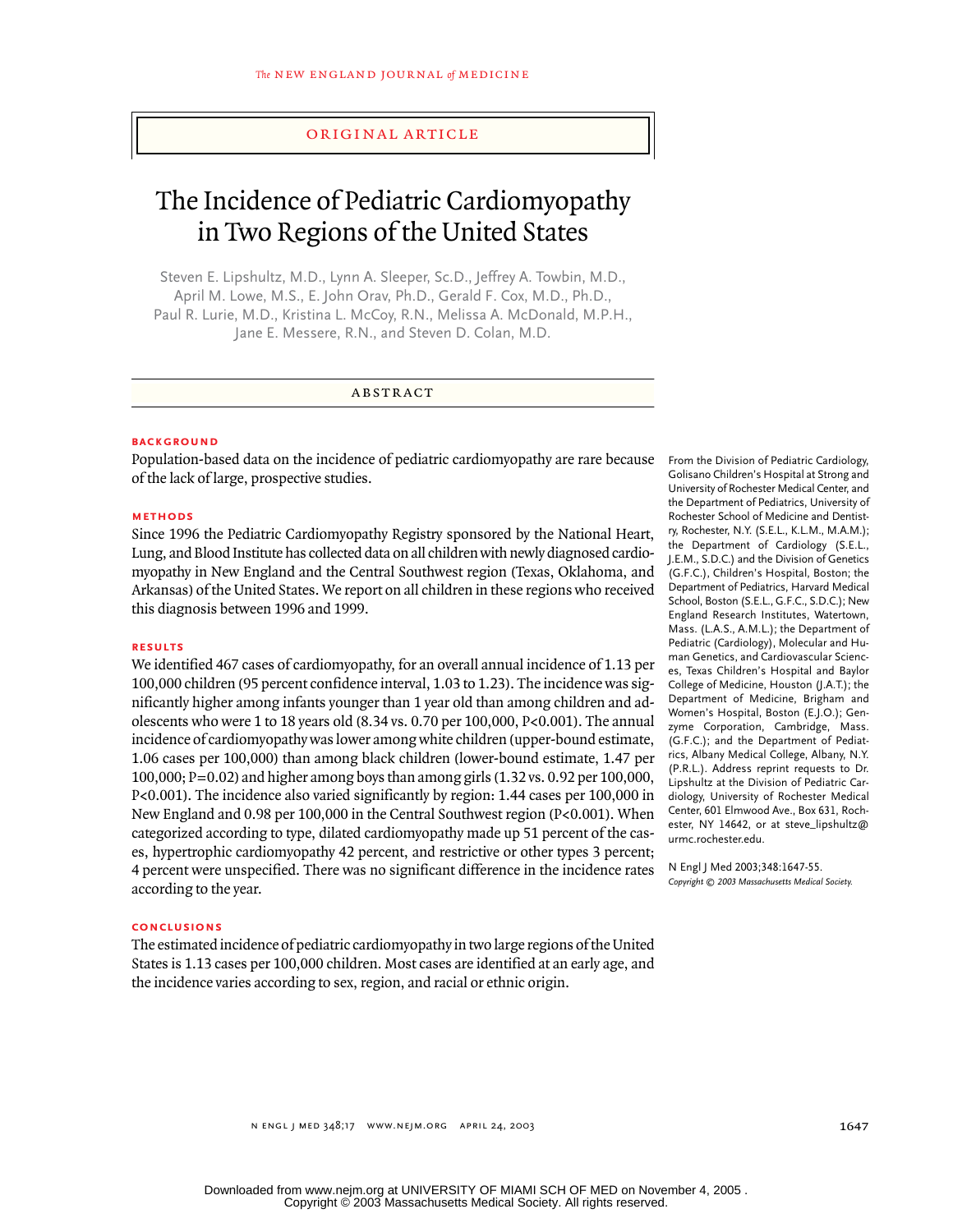ardiomyopathy is a very serious disorder in children, and nearly 40 percent of children who present with symptomatic cardiomyopathy receive a heart transplant or die within the first two years.<sup>1</sup> The time to transplantation or death for children with cardiomyopathy has not improved during the past 35 years, and the outcomes in the most economically advanced nations are no better than those in developing nations.2-4 c

The cardiomyopathies have an associated cost of nearly \$200 million per year in adults and children in the United States alone.5,6 The percentage of children with cardiomyopathy who receive a heart transplant has not declined over the past 10 years, and cardiomyopathy remains the leading cause of transplantation in children over one year of age.7 The true incidence of pediatric cardiomyopathy is unclear. In a retrospective study of idiopathic dilated cardiomyopathy in children in Finland, the estimated incidence was 0.65 case per 100,000.8,9 Results of a 10-year study in Australia, which appear elsewhere in this issue of the *Journal,* suggest an incidence of pediatric cardiomyopathy of 1.24 cases per 100,000 children, with an annual incidence of dilated cardiomyopathy of 0.73 per 100,000 children and an incidence of hypertrophic cardiomyopathy of 0.32 per 100,000 children.<sup>10</sup>

The assessment of the incidence of pediatric cardiomyopathy in the United States has been confounded by socioeconomic, geographic, racial, and ethnic diversity. Information is based on small retrospective studies, many of which were done before the advent of echocardiography.

This study presents results from a registry begun in 1996 that prospectively attempted to identify all cases of pediatric cardiomyopathy in two geographically distinct regions of the United States. Our goal was to determine the annual incidence of pediatric cardiomyopathy in these regions and to determine whether the incidence varies according to region, racial or ethnic group, time, sex, age, and type of cardiomyopathy.

**METHODS** 

## **study design**

The design of the Pediatric Cardiomyopathy Registry, which is sponsored by the National Heart, Lung, and Blood Institute, has been described elsewhere.11 All patients presenting to pediatric cardiologists in 18 centers in New England and 20 centers in the Central Southwest (in Texas, Oklahoma,

and Arkansas) are prospectively identified and entered into the registry data base. A survey of pediatric practices in these regions has indicated that the clinical sites identified nearly all diagnosed cases, with the possible exception of one center in Oklahoma. Patients at this site are sometimes referred to Texas and registered there, but we estimate that two to five cases per year are missed. Patients who lived in the New England or Central Southwest region but who received care outside that region were still included.

This analysis is based on the prospective component of the Pediatric Cardiomyopathy Registry data base, consisting of patients who have received a diagnosis of cardiomyopathy since January 1, 1996. The protocol was approved by the institutional review board or ethics committee at every participating site.

## **eligibility criteria**

To be eligible for this analysis, a patient was required to live in one of the two regions, to be younger than 18 years of age at diagnosis, and to have one of the following: echocardiographic evidence of cardiomyopathy, including at least two left ventricular measurements (fractional shortening, posteriorwall thickness, or end-diastolic dimension or volume) exceeding 2 SD for age (fractional shortening) or for body-surface area (all other measurements)12; an echocardiographic pattern of cardiomyopathy, with localized ventricular hypertrophy or restrictive cardiomyopathy or a contracted form of endocardial fibroelastosis; a pathological diagnosis of cardiomyopathy at autopsy or endomyocardial biopsy; or other clinical evidence of cardiomyopathy provided by the cardiologist. There were 14 clinical exclusion criteria, including a congenital heart defect not associated with a malformation syndrome, endocrine disease known to cause myocardial damage, chronic arrhythmia, pulmonary parenchymal or vascular disease, immunologic disease, chemotherapy-associated cardiotoxicity, and drug use known to cause hypertrophy.<sup>11</sup>

# **data collection**

Data for the Pediatric Cardiomyopathy Registry are collected through on-site abstraction of records by a trained outreach team or research staff at the participating clinical site. This report is based on data collected at enrollment (defined as the month of diagnosis). Enrollment postcards and data-collection forms with patient-identification labels generated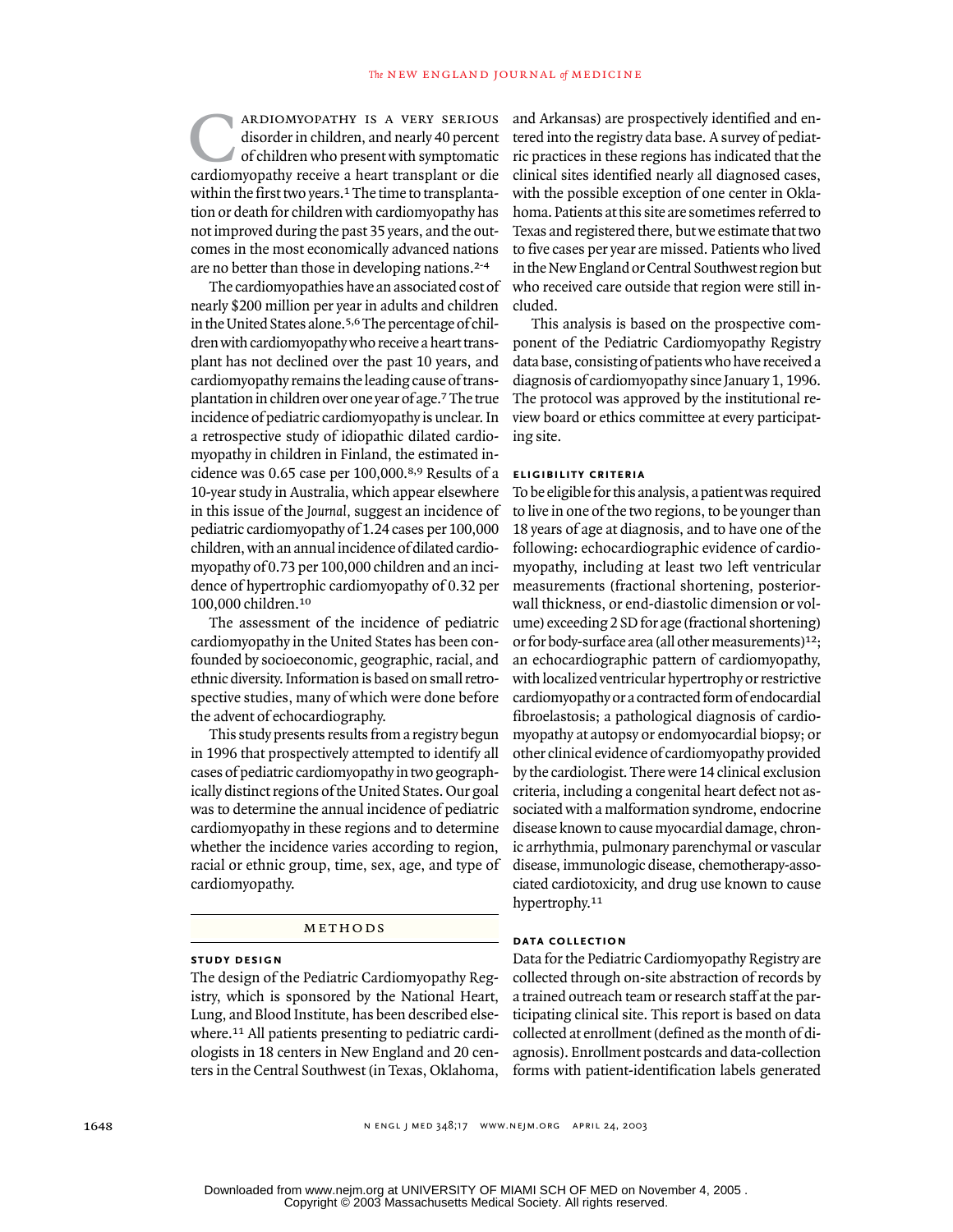by computer at the data-coordinating center are sent to each site. The study coordinator, in conjunction with the cardiologists at each site, is responsible for identifying all local cases of pediatric cardiomyopathy.

The completeness of the data base has been assessed in multiple ways. After the study period included in this report, we conducted a survey of all 239 adult cardiology practices in Rhode Island and Arkansas. The cardiologists were asked whether they cared for any children with cardiomyopathy who were not also under the care of a pediatric cardiologist. None of the 154 respondents reported caring for such a patient. In 1998, at a single large New England institution, we electronically scanned all echocardiograms obtained during the year and identified more than 600 children who appeared to meet the inclusion criteria for our study. However, all these children were either already registered in our data base or met exclusion criteria. In the same year, three institutions participated in a review of *International Classification of Diseases, 9th Revision* (ICD-9) discharge codes in hopes of identifying children with cardiomyopathy who had not already been included in our registry with the use of our conventional methods. The reviews uncovered no new cases.

## **statistical analysis**

Numerators for the reported incidence rates are based on patients who received a diagnosis of cardiomyopathy between 1996 and 1999. Population estimates (incidence-rate denominators) are taken from the 1990 U.S. Census, with an in- and outmigration algorithm applied to obtain year-specific population estimates.13 Three racial and ethnic categories are presented: white, black, and Hispanic. For these categories, the Pediatric Cardiomyopathy Registry data consisted of a single question with a choice of white, black, or Hispanic. However, the Census cross-tabulates Hispanic status according to racial category. Therefore, we calculated both lower-bound and upper-bound estimates of racespecific incidence rates. The lower-bound estimate includes all white Hispanics and black Hispanics in the white and black population counts, respectively, and the upper bound includes none of the white Hispanics and black Hispanics in the white and black population counts, respectively. The lower-bound estimate for the Hispanic rate includes all Hispanics of any race (white, black, or other race) in the population count, and the upper-bound estimate

for the Hispanic rate includes only Hispanics with a racial background not classified as white or black in the population count. The latter estimate has a high variance and instability because of the very small estimated Hispanic population, and thus, we conducted statistical comparisons only between white and black patients. This comparison was conducted in the most conservative fashion — that is, the upper-bound incidence for whites was compared with the lower-bound incidence for blacks.

Because of the rarity of observed cases, incidence rates in various subgroups (region, year, sex, racial

| Table 1. Base-Line Characteristics of the 467 Children<br>with Cardiomyopathy Diagnosed in 1996, 1997, 1998,<br>and 1999. |                                            |  |  |  |
|---------------------------------------------------------------------------------------------------------------------------|--------------------------------------------|--|--|--|
| Characteristic                                                                                                            | No. of<br><b>Patients</b><br>(%)           |  |  |  |
| Year of diagnosis<br>1996<br>1997<br>1998<br>1999                                                                         | 132 (28)<br>121 (26)<br>114(24)<br>100(21) |  |  |  |
| Region<br>New England<br>Central Southwest                                                                                | 186 (40)<br>281 (60)                       |  |  |  |
| Sex<br>Male<br>Female                                                                                                     | 281 (60)<br>186 (40)                       |  |  |  |
| Racial or ethnic group<br>White<br>Black<br>Hispanic<br>Other                                                             | 270 (58)<br>73 (16)<br>108 (23)<br>16(3)   |  |  |  |
| Age<br>$<$ l yr<br>$1$ to $<$ 6 yr<br>$6$ to $<$ 12 yr<br>12 to $<$ 18 yr                                                 | 193 (41)<br>71(15)<br>66(14)<br>137 (29)   |  |  |  |
| Type of cardiomyopathy<br>Hypertrophic*<br>Dilated<br>Other†<br>Unspecified                                               | 196 (42)<br>239 (51)<br>15(3)<br>17(4)     |  |  |  |

\* Twelve of the 196 cases of hypertrophic cardiomyopathy were the mixed type. Hypertrophic cardiomyopathy was defined by the presence of at least one of the following criteria: a left ventricular wall that was more than 2 SD above the normal thickness, an echocardiographic pattern consistent with the presence of hypertrophic cardiomyopathy, or a pathological diagnosis of hypertrophic cardiomyopathy.

† "Other" includes restrictive and other identified types of cardiomyopathy.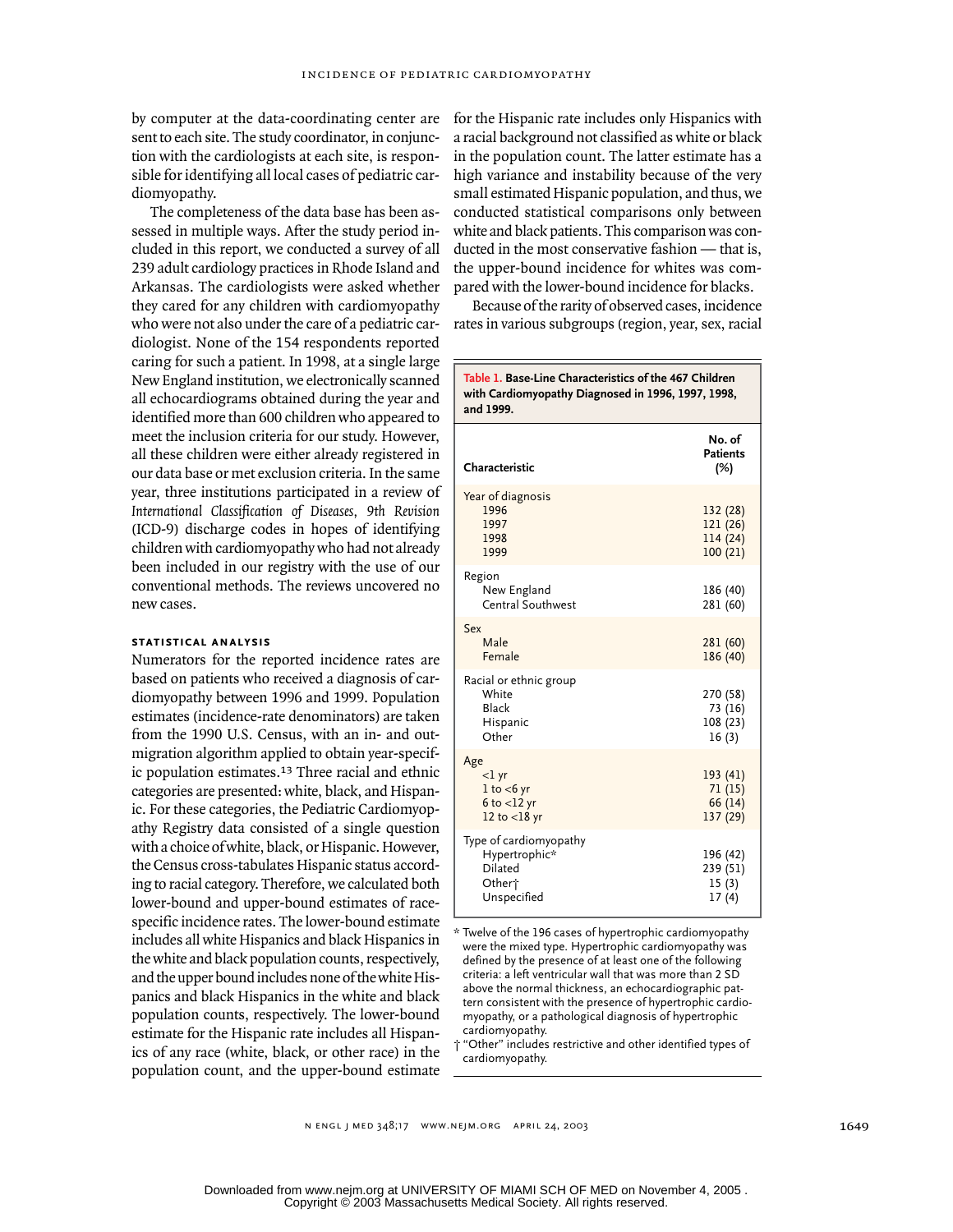| Variable                                                                                                                                        | <b>Both Regions</b><br>$(N = 467)$                                                      | <b>New</b><br><b>England</b><br>$(N=186)$     | Central<br>Southwest<br>$(N = 281)$           | P<br>Valuet                        |  |  |
|-------------------------------------------------------------------------------------------------------------------------------------------------|-----------------------------------------------------------------------------------------|-----------------------------------------------|-----------------------------------------------|------------------------------------|--|--|
|                                                                                                                                                 | incidence/100,000 children (95% CI)                                                     |                                               |                                               |                                    |  |  |
| Overall incidence                                                                                                                               | $1.13(1.03-1.23)$                                                                       | 1.44                                          | 0.98                                          | < 0.001                            |  |  |
| Yeart<br>1996<br>1997<br>1998<br>1999                                                                                                           | $1.29(1.08-1.53)$<br>$1.17(0.97 - 1.40)$<br>$1.09(0.90 - 1.31)$<br>$0.95(0.77 - 1.15)$  | 1.78<br>1.43<br>1.30<br>1.25                  | 1.07<br>1.05<br>1.00<br>0.81                  | 0.005<br>0.12<br>0.19<br>0.04      |  |  |
| Sex<br>Male<br>Female                                                                                                                           | $1.32(1.17-1.49)$<br>$0.92(0.79 - 1.06)$                                                | 1.80<br>1.06                                  | 1.11<br>0.85                                  | < 0.001<br>0.15                    |  |  |
| Racial or ethnic group¶<br>White<br>Lower bound<br>Upper bound<br>Black<br>Lower bound<br>Upper bound<br>Hispanic<br>Lower bound<br>Upper bound | 0.77<br>1.06<br>1.47<br>1.60<br>1.09<br>59.42                                           | 1.25<br>1.35<br>1.52<br>1.85<br>1.90<br>70.76 | 0.55<br>0.85<br>1.46<br>1.54<br>0.99<br>57.20 | < 0.001<br>< 0.001<br>0.89<br>0.55 |  |  |
| Age%<br>$<$ l yr<br>$1$ to $<$ 6 yr<br>$6$ to $<$ 12 yr<br>12 to $<$ 18 yr                                                                      | $8.34(7.21 - 9.61)$<br>$0.62$ (0.48-0.78)<br>$0.47(0.37 - 0.60)$<br>$1.00(0.84 - 1.18)$ | 9.72<br>0.81<br>0.60<br>1.55                  | 7.78<br>0.53<br>0.42<br>0.75                  | 0.15<br>0.09<br>0.15<br>< 0.001    |  |  |
| Type of cardiomyopathy<br>Hypertrophic<br>Dilated<br>Other                                                                                      | $0.47(0.41 - 0.54)$<br>$0.58(0.51 - 0.65)$<br>$0.04$ (0.02-0.06)                        | 0.61<br>0.74<br>0.05                          | 0.41<br>0.50<br>0.03                          | 0.007<br>0.003<br>0.58             |  |  |

**Table 2. Annual Incidence of Pediatric Cardiomyopathy in New England and the Central Southwest on the Basis of Cases Diagnosed in 1996, 1997, 1998, and 1999.\***

\* CI denotes confidence interval.

† P values are for the comparison of the New England region with the Central Southwest region. There were no significant interactions between the children's characteristics and region.

‡ P=0.13 for the overall comparison.

P<0.001 for the overall comparison.

¶Because of an inconsistency in the definitions of racial and ethnic groups between the U.S. Census data and our registry, both an upper-bound estimate and a lower-bound estimate of the incidence rate are given for white, black, and Hispanic children. P=0.02 for the conservative comparison between the upper-bound estimate for whites and the lower-bound estimate for blacks.

¿ "Other" includes restrictive and other identified types of cardiomyopathy. Seventeen children with an unspecified type of cardiomyopathy were excluded from the analysis.

> or ethnic group, and age) were compared with the use of two-sided Fisher exact tests and exact 95 percent confidence intervals. Comparisons according to the type of cardiomyopathy were conducted with the use of Poisson regression because the at-risk populations were not independent. Tests of inter

action were conducted with the use of logistic regression and Poisson regression to assess the significance of subgroup findings. All reported P values are based on two-sided tests.

#### results

Table 1 shows the base-line characteristics of the 467 children with cardiomyopathy who were enrolled between 1996 and 1999 in New England (40 percent) and the Central Southwest (60 percent) of the United States. Sixty percent were boys, and 58 percent were white. Almost half (41 percent) received a diagnosis of cardiomyopathy within the first 12 months of life. Dilated cardiomyopathy was the most common type, accounting for 51 percent of cases.

The overall annual incidence of cardiomyopathy (Table 2) was 1.13 cases per 100,000 children (95 percent confidence interval, 1.03 to 1.23 cases per 100,000). The incidence of cardiomyopathy was significantly higher in New England than in the Central Southwest (1.44 vs. 0.98 cases per 100,000, P<0.001). The directly standardized rates adjusted for sex, age, and racial or ethnic group according to the U.S. population younger than 18 years of age were 1.59 per 100,000 for New England and 0.84 per 100,000 for the Central Southwest (P<0.001). There was no significant difference in incidence among the years. Boys were more likely to receive a diagnosis of cardiomyopathy than girls, and the regional difference was more marked in boys than in girls. The incidence varied according to age, with children younger than one year of age nearly 12 times as likely to receive a diagnosis of cardiomyopathy as children who were one year of age or older (8.34 vs. 0.70 cases per 100,000). Racial or ethnic group was also significantly associated with the incidence of cardiomyopathy, with white children having the lowest incidence.

The incidence of cardiomyopathy differed depending on the type: dilated cardiomyopathy was the most common, hypertrophic cardiomyopathy was the second most common, and other types of cardiomyopathy, including restrictive and arrhythmic, were rarer (Table 1). There were no significant interactions between any of these subgroups and geographic region.

Table 3 presents incidence rates for all two-way combinations of subgroups. There was only one significant interaction, and that was between the age at diagnosis and sex  $(P=0.004)$ . There was no signif-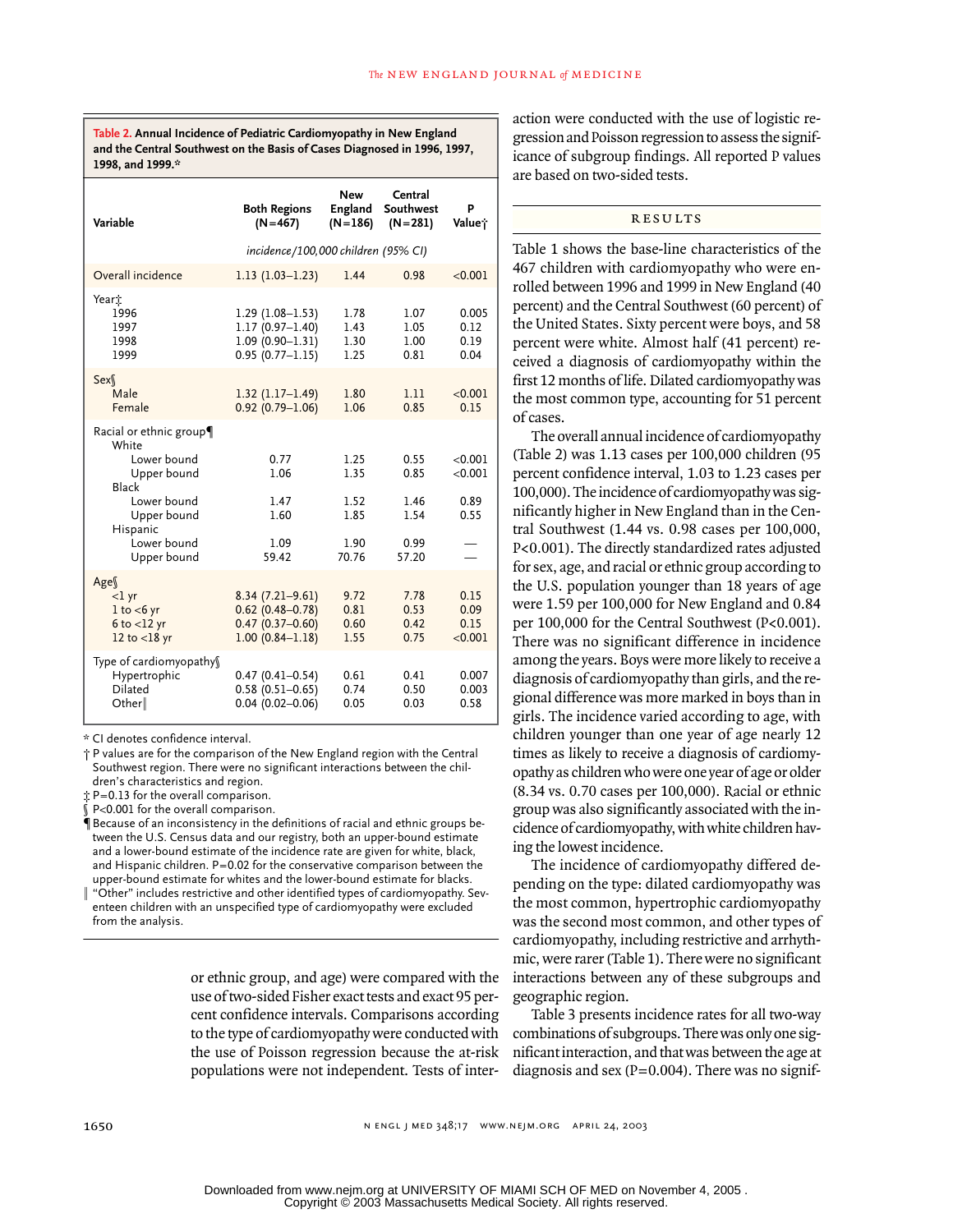| Table 3. Annual Incidence of Cardiomyopathy in Various Subgroups on the Basis of Cases Diagnosed in 1996, 1997, 1998 and 1999.* |                                       |                   |                   |                   |                              |                              |                               |                              |                              |                              |
|---------------------------------------------------------------------------------------------------------------------------------|---------------------------------------|-------------------|-------------------|-------------------|------------------------------|------------------------------|-------------------------------|------------------------------|------------------------------|------------------------------|
| Variable                                                                                                                        |                                       |                   | Year of Diagnosis |                   | Sex                          |                              | Age                           |                              | <b>Type</b>                  |                              |
|                                                                                                                                 | 1996<br>$(N=132)$                     | 1997<br>$(N=121)$ | 1998<br>$(N=114)$ | 1999<br>$(N=100)$ | Male<br>$(N=281)$            | Female<br>$(N=186)$          | $<$ l yr<br>$(N=193)$         | $1-18$ yr<br>$(N=274)$       | <b>HCM</b><br>$(N=196)$      | <b>DCM</b><br>$(N=239)$      |
| Overall incidence                                                                                                               | 1.29                                  | 1.17              | 1.09              | 0.95              | 1.32                         | 0.92                         | 8.34                          | 0.70                         | 0.47                         | 0.58                         |
|                                                                                                                                 | annual incidence per 100,000 children |                   |                   |                   |                              |                              |                               |                              |                              |                              |
| Year<br>1996<br>1997<br>1998<br>1999                                                                                            |                                       |                   |                   |                   | 1.64<br>1.29<br>1.16<br>1.20 | 0.92<br>1.05<br>1.02<br>0.68 | 10.72<br>8.50<br>8.25<br>5.98 | 0.74<br>0.74<br>0.67<br>0.65 | 0.65<br>0.41<br>0.44<br>0.40 | 0.61<br>0.71<br>0.58<br>0.41 |
| Sex<br>Male<br>Female                                                                                                           | 1.64<br>0.92                          | 1.29<br>1.05      | 1.16<br>1.02      | 1.20<br>0.68      |                              |                              | 8.56<br>8.12                  | 0.90<br>0.49                 | 0.59<br>0.35                 | 0.67<br>0.48                 |
| Racial or ethnic group;<br>White                                                                                                |                                       |                   |                   |                   |                              |                              |                               |                              |                              |                              |
| Lower bound<br>Upper bound<br><b>Black</b>                                                                                      | 0.88<br>1.19                          | 0.82<br>1.11      | 0.70<br>0.96      | 0.70<br>0.97      | 0.89<br>1.21                 | 0.65<br>0.89                 | 5.08<br>7.50                  | 0.52<br>0.71                 | 0.38<br>0.47                 | 0.37<br>0.51                 |
| Lower bound<br>Upper bound<br>Hispanic                                                                                          | 1.63<br>1.77                          | 1.54<br>1.67      | 1.93<br>2.10      | 0.80<br>0.87      | 1.90<br>2.07                 | 1.03<br>1.12                 | 11.55<br>12.90                | 0.91<br>0.99                 | 0.58<br>0.64                 | 0.81<br>0.88                 |
| Lower bound<br>Upper bound                                                                                                      | 1.41<br>78.20                         | 1.19<br>65.15     | 0.95<br>51.48     | 0.84<br>45.42     | 1.19<br>65.06                | 0.99<br>53.60                | 8.55<br>561.24                | 0.55<br>29.72                | 0.38<br>20.90                | 0.62<br>33.55                |
| Age<br>$<$ l yr<br>$1 - 18$ yr                                                                                                  | 10.72<br>0.74                         | 8.50<br>0.74      | 8.25<br>0.67      | 5.98<br>0.65      | 8.56<br>0.90                 | 8.12<br>0.49                 |                               |                              | 3.20<br>0.31                 | 4.58<br>0.34                 |
| Type of cardiomyopathy<br>Hypertrophic<br><b>Dilated</b>                                                                        | 0.65<br>0.61                          | 0.41<br>0.71      | 0.44<br>0.58      | 0.40<br>0.41      | 0.59<br>0.67                 | 0.35<br>0.48                 | 3.20<br>4.58                  | 0.31<br>0.34                 |                              |                              |

\* HCM denotes hypertrophic cardiomyopathy, and DCM dilated cardiomyopathy. There was a significant interaction between sex and age  $(P=0.004)$ .

† Because of an inconsistency in the definitions of racial and ethnic groups between the U.S. Census data and our registry, both an upper-bound estimate and a lower-bound estimate of the incidence rate are given for white, black, and Hispanic children.

icant sex-based difference in the incidence among infants, but among children who received a diagnosis at or after the age of one year, cardiomyopathy was more common in boys.

Sixty-eight percent of the 435 cases of hypertrophic and dilated cardiomyopathy were idiopathic. Of the remaining 138 cases (Fig. 1 and Table 4), familial isolated cardiomyopathy (21 of 61 cases [34 percent]) and inborn errors of metabolism (16 of 61 cases [26 percent]) were the most common causes of hypertrophic cardiomyopathy. Neuromuscular disorders (30 of 77 cases [39 percent]) and myocarditis (21 of 77 cases [27 percent]) were the most common causes of dilated cardiomyopathy.

The median age at diagnosis was 5.9 years for hypertrophic cardiomyopathy and 1.8 years for dilated cardiomyopathy. Within one month after diagnosis, 58 percent of all children were given therapy for congestive heart failure, with higher usage among children with dilated cardiomyopathy than among those with hypertrophic cardiomyopathy (83 percent vs. 28 percent). The mortality rate two years after diagnosis was similar in the two groups: 12.7 percent in the group with hypertrophic cardiomyopathy and 13.6 percent in the group with dilated cardiomyopathy. The respective rates of heart transplantation two years after diagnosis were 0.8 percent and 12.7 percent.

# discussion

We determined the incidence of pediatric cardiomyopathy in two regions of the United States and found that the incidence was higher in New England than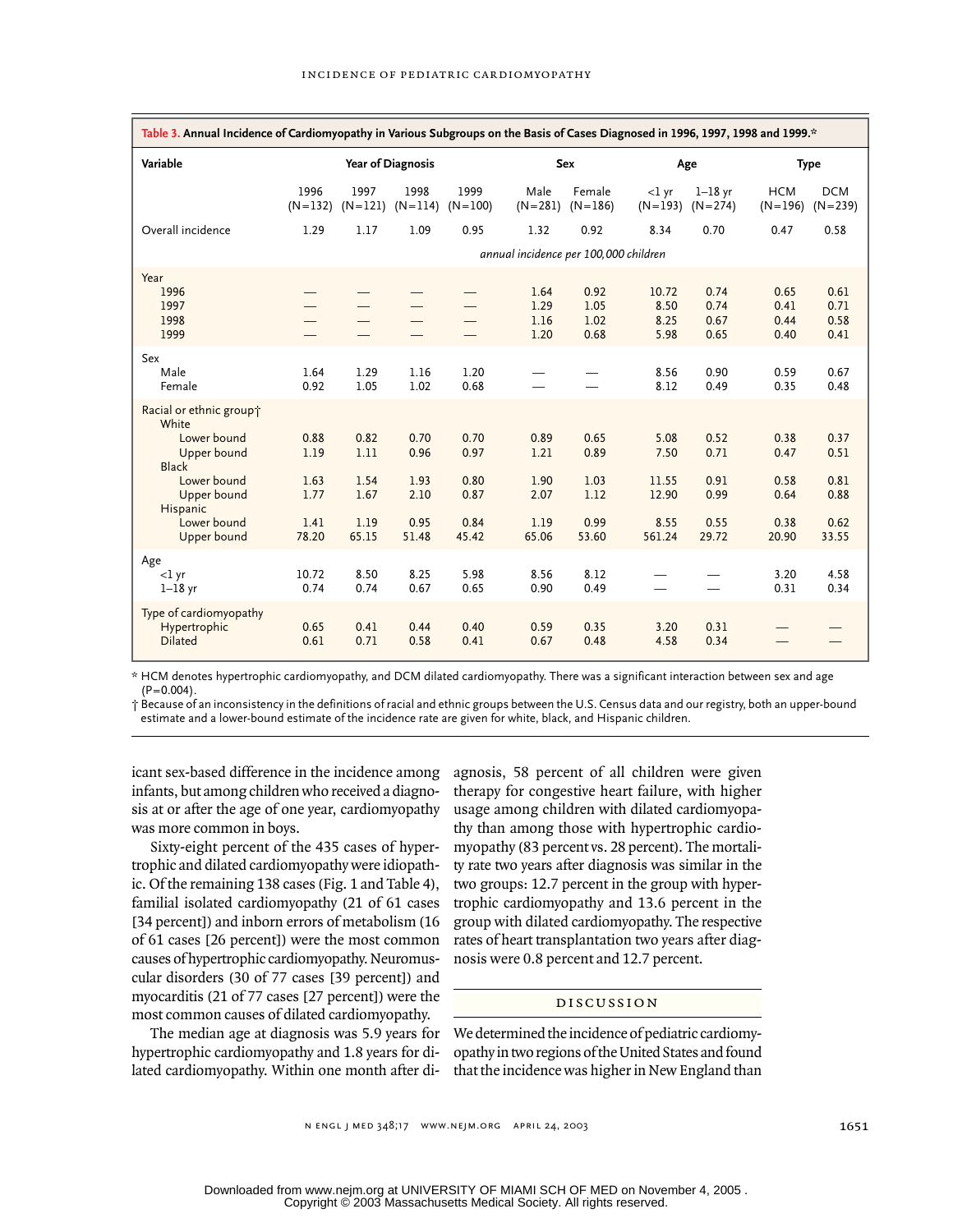

in the Central Southwest, among boys than among girls, and among black and Hispanic children than among white children. Cardiomyopathy was much more likely to occur during the first year of life than at other ages during childhood. Dilated cardiomyopathy was more common than hypertrophic or restrictive cardiomyopathy. There was no significant difference in the frequency of the diagnosis according to the year.

Our prospective incidence rates are higher than those reported in the retrospective Finnish study, but the Finnish rates were based on idiopathic cases.8 A preliminary review of the retrospective cohort in the Pediatric Cardiomyopathy Registry showed that 69 percent of the patients had idiopathic cardiomyopathy and 31 percent had a known cause of cardiomyopathy,14 suggesting that because the Finnish data were restricted to children with idiopathic cardiomyopathy, the overall annual incidence of cardiomyopathy may have been underestimated by 45 percent. Among adults, the incidence of di-

lated cardiomyopathy is higher than the incidence we found (2.4 to 8.0 per 100,000, as compared with 0.58 per 100,000), and half of adults with dilated cardiomyopathy have heart failure from ischemia.<sup>15</sup>

We found regional differences in the incidence of cardiomyopathy, even after adjustment for age, racial or ethnic group, and sex. We have no explanation for these differences in incidence. In the two regions studied, the rates tended to decrease from 1996 to 1999, but our prospective data indicate that the incidence was higher in 2000 (127 cases) than it was in 1998 (114 cases) and 1999 (100 cases), negating the downward trend over time.

The differences in incidence between boys and girls in our study, primarily among children who received a diagnosis after infancy, and the significant interaction between age and sex, were consistent with the male predominance and age-related expression of X-linked cardiomyopathies related to neuromuscular diseases. Sex-related differences in children with other types of heart disease have been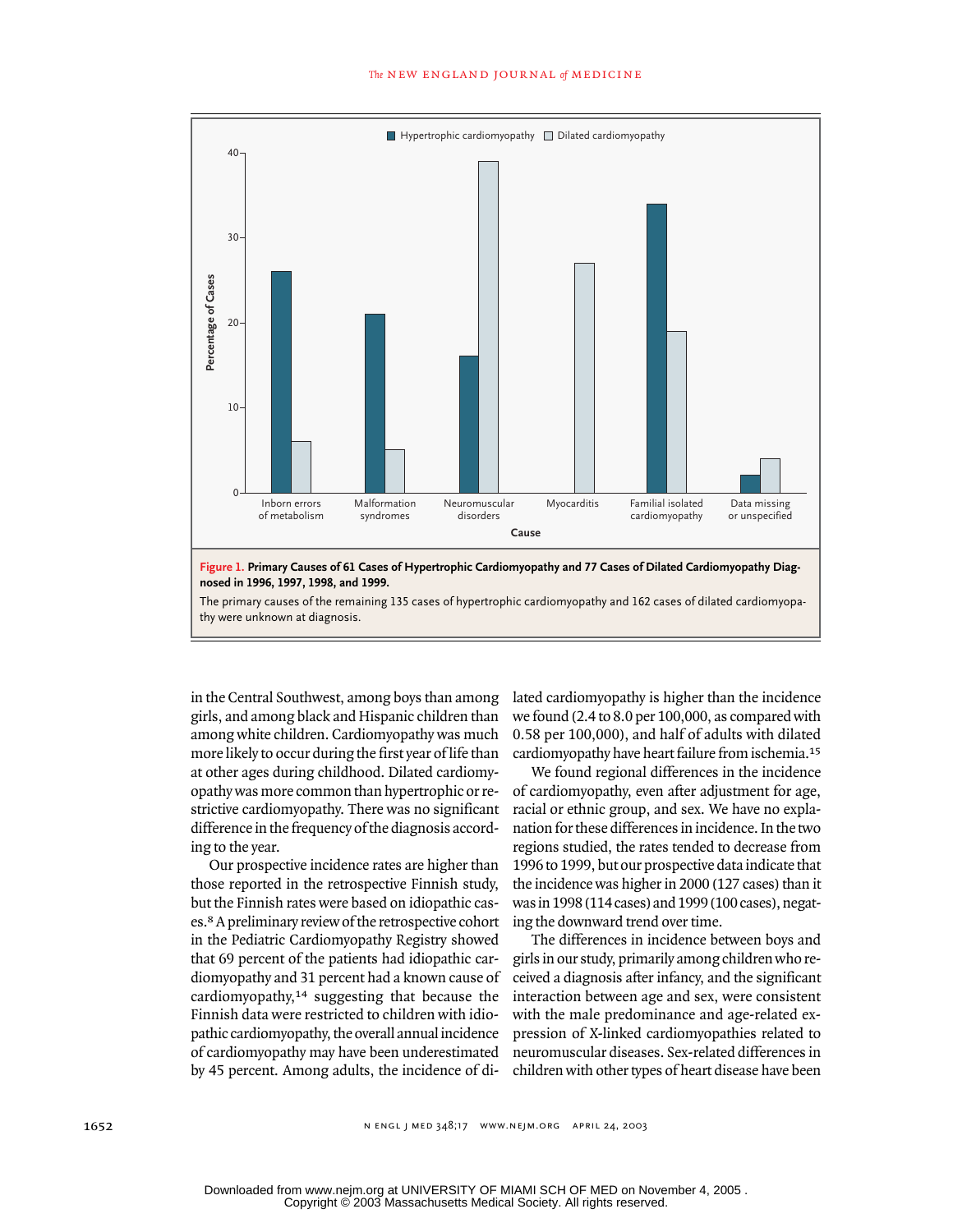observed.3,16-18 However, previous single-center studies led to the conclusion that the incidence of cardiomyopathy was similar in the two sexes.19-25

We found higher rates of cardiomyopathy in black and Hispanic children than in white children. Studies of dilated cardiomyopathy in adults have also found higher rates in blacks than in whites but were unable to determine whether the differences were due to genetic or environmental factors.26 Racial and ethnic differences have been found in the incidence, types, and outcomes of congenital cardiovascular malformations among children.27,28

We found that the incidence of cardiomyopathy was significantly higher in the first year of life than at older ages. Our incidence of 8.34 cases of cardiomyopathy per 100,000 children during the first year of life is very similar to the six-year prevalence of 10 per 100,000 estimated in the Baltimore–Washington Infant Study.29 The latter study assessed the prevalence of cardiomyopathy, which would be higher than the incidence, but given the narrow age range, this would not have much of an effect. The Baltimore–Washington study also did not exclude secondary cardiomyopathies, which accounted for at least 13 percent of the cases in that study and which were excluded from our data bases. The exclusion of these cases would result in a rate of 8.7 per 100,000, which is quite similar to ours.29 Postnatal abnormalities of the structure and function of the left ventricle can be related to a less healthy intrauterine milieu,30 and myocardial injury is frequently found in the perinatal period.31 Previous studies have suggested that children with dilated cardiomyopathy present in the first two years of life,20-22,32 with half of the cases seen in the first year.<sup>20</sup>

Although the incidence of cardiomyopathy peaks in the first year of life, a second, smaller peak occurs during adolescence and is related to hypertrophic cardiomyopathy and neuromuscular diseases. The high incidence of hypertrophic cardiomyopathy in the first year of life has not been reported in many previous studies that have focused on older children.33-36 As a result, several pediatric cardiology textbooks state that clinical manifestations of hypertrophic cardiomyopathy usually do not develop before adolescence and are rarely seen during infancy and childhood.25,34 Our findings may reflect a change in the practice of family care, with children in affected families being screened earlier. For many children with hypertrophic cardiomyopathy, the young age at diagnosis is due to genetic and meta-

| Cause                                                                                                         | Hypertrophic<br>$(N=61)$ <sup>*</sup> | <b>Dilated</b><br>Cardiomyopathy Cardiomyopathy<br>$(N = 77)$ |  |
|---------------------------------------------------------------------------------------------------------------|---------------------------------------|---------------------------------------------------------------|--|
|                                                                                                               | no. of patients (%)                   |                                                               |  |
| Inborn error of metabolism<br>Disorder of glycogen metabolism<br>Disorder of mucopolysaccharide<br>metabolism | 16<br>5(31)<br>4(25)                  | 5<br>1(20)<br>2(40)                                           |  |
| Disorder of oxidative phosphorylation<br>Disorder of fatty-acid metabolism                                    | 5(31)<br>2(12)                        | 2(40)<br>0                                                    |  |
| Malformation syndrome associated with<br>cardiomyopathy                                                       | 13                                    | 3                                                             |  |
| Autosomal dominanti:<br>Autosomal recessive<br>Chromosomal defect                                             | 12 (92)<br>0<br>1(8)                  | $\Omega$<br>2(67)<br>1(33)                                    |  |
| Neuromuscular disorder associated with<br>cardiomyopathy                                                      | 10                                    | 30                                                            |  |
| Muscular dystrophies<br>Congenital myopathy<br>Ataxia                                                         | 1(10)<br>0<br>9(90)                   | 30 (100)<br>0<br>$\Omega$                                     |  |
| Myocarditis<br>Confirmed by Dallas criteria on biopsy<br>Probable                                             | 0<br>0<br>$\Omega$                    | 21<br>9(43)<br>12 (57)                                        |  |
| Familial isolated cardiomyopathy<br>Autosomal dominant<br>X-linked<br>Autosomal recessive                     | 21<br>19 (90)<br>$\Omega$<br>2(10)    | 15<br>12 (80)<br>1(7)<br>2(13)                                |  |
| Data missing or Unspecified                                                                                   | 1                                     | 3                                                             |  |

**Table 4. Specific Primary Causes of Hypertrophic and Dilated Cardiomyopathy Diagnosed in 1996, 1997, 1998, and 1999.\***

\* Five children with an "other" or unknown type of cardiomyopathy but a known cause are not included. Because of rounding, percentages may not total 100.

† Five of the 61 cases of hypertrophic cardiomyopathy with a known cause were the mixed type (including dilated or restrictive properties).

‡ There were 11 cases of Noonan's syndrome and 1 case of the Beckwith– Wiedemann syndrome.

§ There were 29 cases of Duchenne's muscular dystrophy and 2 cases of Becker's muscular dystrophy.

¶There were nine cases of Friedreich's ataxia.

bolic disorders that have not been adequately addressed or recognized in the past.<sup>2,37,38</sup> Our data support the assumption that dilated cardiomyopathy develops more commonly in younger children than in older children.

In 1993, the Pediatric Cardiomyopathy Registry surveyed pediatric cardiology centers in North America for cases of cardiomyopathy.<sup>1</sup> The results showed an estimated incidence of pediatric cardiomyopathy that was nearly 10 times the rate reported in our prospective study. Moreover, the survey suggested that the incidence of cardiomyopathy was constant across pediatric age ranges, whereas we found that the incidence was nearly 12 times as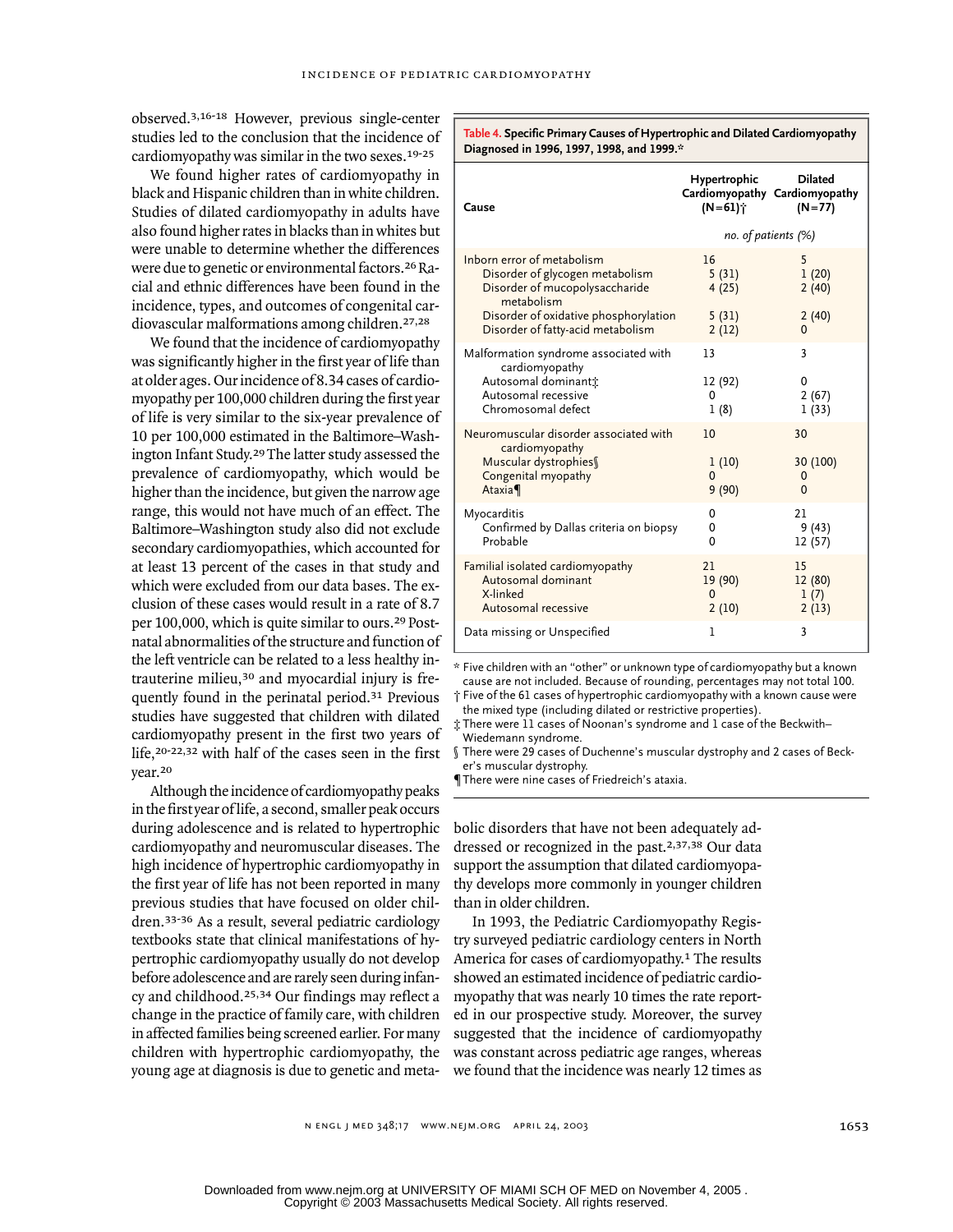high before one year of age as it was at or after this age. These data indicate that expert clinical impressions are not an adequate substitute for a prospective incidence study.

The results of the independently conducted Australian study of pediatric cardiomyopathy support our findings.10 The fact that the findings are similar in geographically distinct regions suggests that genetic factors are important contributors to the development of pediatric cardiomyopathy.

Our study is, by design, limited to cases of pediatric cardiomyopathy evaluated by pediatric cardiologists. Occult disease was not included. In addition, it is possible and indeed probable that some eligible children were not included in our registry. Because various mechanisms could have led to an undercount, we tried, through our survey of adult cardiologists and our review of ICD-9 codes and echocardiographic findings, to ascertain the extent of the problem and found no new cases. Nonetheless, the number of missed cases may be biased relative to region or age, and such a bias may have contributed to the significant differences in the incidence of cardiomyopathy that we found.

In summary, we prospectively estimated that the incidence of pediatric cardiomyopathy was 1.13 cases per 100,000 children. Most cases are identified at an early age, and the incidence appears to vary according to region, sex, and racial or ethnic origin.

Supported in part by grants (HL53392, CA68484, CA79060, and CA55576) from the National Institutes of Health; the David B. Perini, Jr., Quality of Life Program; the Parker Family Foundation; and the Glover-Crask Trust.

#### **appendix**

The following persons and institutions were involved in the Pediatric Cardiomyopathy Registry Prospective Study (asterisks denote principal investigators): *University of Rochester (Administrative Coordinating Center)* — S. Lipshultz,\* M. Grenier, A. Giantris, L. Rossetti, R. Rossetti, K. McCoy, M. Meloche, W. Sullivan, E. Muto, K. Lewis, R. O'Brien, M. Gurell, C. Cianfrini, M. Keesler, M. McDonald, C. Hughes, E. Cadregari, K. McLaughlin; *New England Research Institutes (Data Coordinating Center)* — L. Sleeper,\* S. McKinlay, L. Cafferata, K. Noonan, A. Lowe, R. Orfaly, L. Gilroy, F. Tighe, P. Nash, N. Pophali, L. Schiavoni, S. Osganian, L. Cuniberti, T. McKee, E. Rauch; *Boston Children's Hospital* — S. Colan,\* G. Cox, J. Messere, C. Messere, C. Barber, A. Boller; *Brigham and Women's Hospital* — E.J. Orav; *Baylor College of Medicine, Texas Children's Hospital* — J. Towbin,\* D. Cline, S. Clunie; *Albany Medical College* — P. Lurie; *Scientific Advisory Council (May 1996–May 2001)* — L. Benson, S. Kaplan, T. Klitzner, J. Krischer, W. Lewis, A. Strauss (Chair), G. Pearson, C. Weinstein; *Observational Study Monitoring Board (May 2001– present)* — H. Gutgesell, J. Krischer (Chair), C. Morris, J. Norman, G. Van Hare, G. Pearson (ex officio); *Participating Clinical Centers in the Central Southwest Region — Arkansas,* Arkansas Children's Hospital, Little Rock: E. Frazier, R. Morrow, P. Seib; *Oklahoma,* University Hospital, Oklahoma City: K. Ward, S. Baker; *Texas,* Cook Children's Heart Center, Pediatric Cardiology Associates, Fort Worth: L. Roten, J.H. Allender, D. Miga, S. Lai, K. Hart; South Texas Pediatric Cardiology Associates, Driscoll Children's Hospital, Corpus Christi: J. Simpson, J. Pastorek, M. Grenier; Children's Heart Center of West Texas, Lubbock: C. Sang, A. Colon; Presbyterian Professional Building III, Dallas: E. Newfeld, T. Carlson, D. Wright, S. Clapp; Texas Tech University, El Paso: J. Schuster, S. Moeller; Pediapex, Heart Center for Children, Dallas: L.A. Pearse, P. Callahan, J. Kao; Healthcare Professional Associates, Amarillo: J. Garcia, P. McLemore; Pediatric Cardiology Associates, San Antonio: K. Bloom, J. Schroeder, T. Hospers, C. Coppedge, J. Brown; University of Texas Medical Branch at Galveston, Children's Hospital, Galveston: W. Pearl; Children's Heart Network, San Antonio: J. Rogers, M. Gaenzel; Children's Cardiology Associates, Austin: S. Rowe, D. Rios, S. Dymond; Baylor College of Medicine, Texas Children's Hospital, Houston: J. Towbin, S. Clunie; University of Texas Health Science Center, Pediatric Cardiology, Houston: S. Wolfe, M. Thaper, T. Williams; University of Texas, Southwestern Medical Center of Dallas, Children's Medical Center, Dallas: M. Lemler, H. Carron, D. Fixler; Wilford Hall Medical Center, Lackland Air Force Base: J. Brownlee, K. Shafer, W. Marek; *Participating Clinical Centers in the New England Region — Connecticut,* Pediatric Cardiology Associates, Yale University, Pediatric Cardiology, New Haven: P. Bowers, W. Hellenbrand; Pediatric Cardiology Associates, Connecticut Children's Medical Center, Hartford: H. Leopold, L. Chameides; *Maine,* Eastern Maine Medical Center, Bangor: A. Gilladoga, K. Mazerolle; Pediatric Cardiology Associates, Maine Medical Center, Portland: M. Hourihan; *Massachusetts,* Floating Hospital for Children, Tufts University School of Medicine, Boston: G. Marx, J. Rhodes, Z. Hijazi, S. Hill; Children's Hospital, Harvard Medical School, Boston: J. Messere, S. Colan, G. Cox; Massachusetts General Hospital, Harvard Medical School, Boston: M. King, B. Ticho; University of Massachusetts Medical School, Worcester: P. Pollack, N. Hagberg; *New Hampshire,* Regional Program in Pediatric Cardiology, Dartmouth–Hitchcock Medical Center, Lebanon: N. Drucker, M. Flanagan, S. Weindling, N. Berman; Hitchcock Clinic, Manchester Division, Dartmouth–Hitchcock Medical Center, Elliot Hospital, Manchester: S. Rockenmacher; *Rhode Island,* Hasbro Children's Hospital, Providence: R. Corwin; Pediatric Cardiologist, Providence: P. Rompf, K. Strickland; Rhode Island Hospital, Brown University School of Medicine, Providence: J. Werner; *Vermont,* Fletcher Allen Health Care, University of Vermont, Burlington: N. Drucker, S. Yeager.

#### **references**

**1.** Lipshultz SE. Ventricular dysfunction clinical research in infants, children and adolescents. Prog Pediatr Cardiol 2000;12:1-28. **2.** Schwartz ML, Cox GF, Lin AE, et al. Clinical approach to genetic cardiomyopathy in children. Circulation 1996;94:2021-38.

**3.** Kumar K, Thatai D, Saxena A, et al. Pediatric dilated cardiomyopathy: prognosis in a developing nation is comparable to developed nations. Int J Cardiol (in press).

**4.** Bilgic A, Ozbarlas N, Ozkutlu S, Ozer S,

Ozme S. Cardiomyopathies in children: clinical, epidemiological and prognostic evaluation. Jpn Heart J 1990;31:789-97.

**5.** Evans RW. Economic and social costs of heart transplantation. Heart Transplant 1982;1:243-51.

**6.** Gillum RF. Idiopathic cardiomyopathy in the United States, 1970-1982. Am Heart J 1986;111:752-5.

**7.** Boucek MM, Faro A, Novick RJ, Bennett LE, Keck BM, Hosenpud JD. The Registry of the International Society of Heart and Lung Transplantation: Fourth Official Pediatric Report — 2000. J Heart Lung Transplant 2001;20:39-52.

**8.** Arola A, Jokimen E, Ruuskanen O, et al. Epidemiology of idiopathic cardiomyopathies in children and adolescents: a nationwide study in Finland. Am J Epidemiol 1997; 146:385-93.

**9.** Arola A, Touminen J, Ruuskanen O, Jokinen E. Idiopathic dilated cardiomyopathy